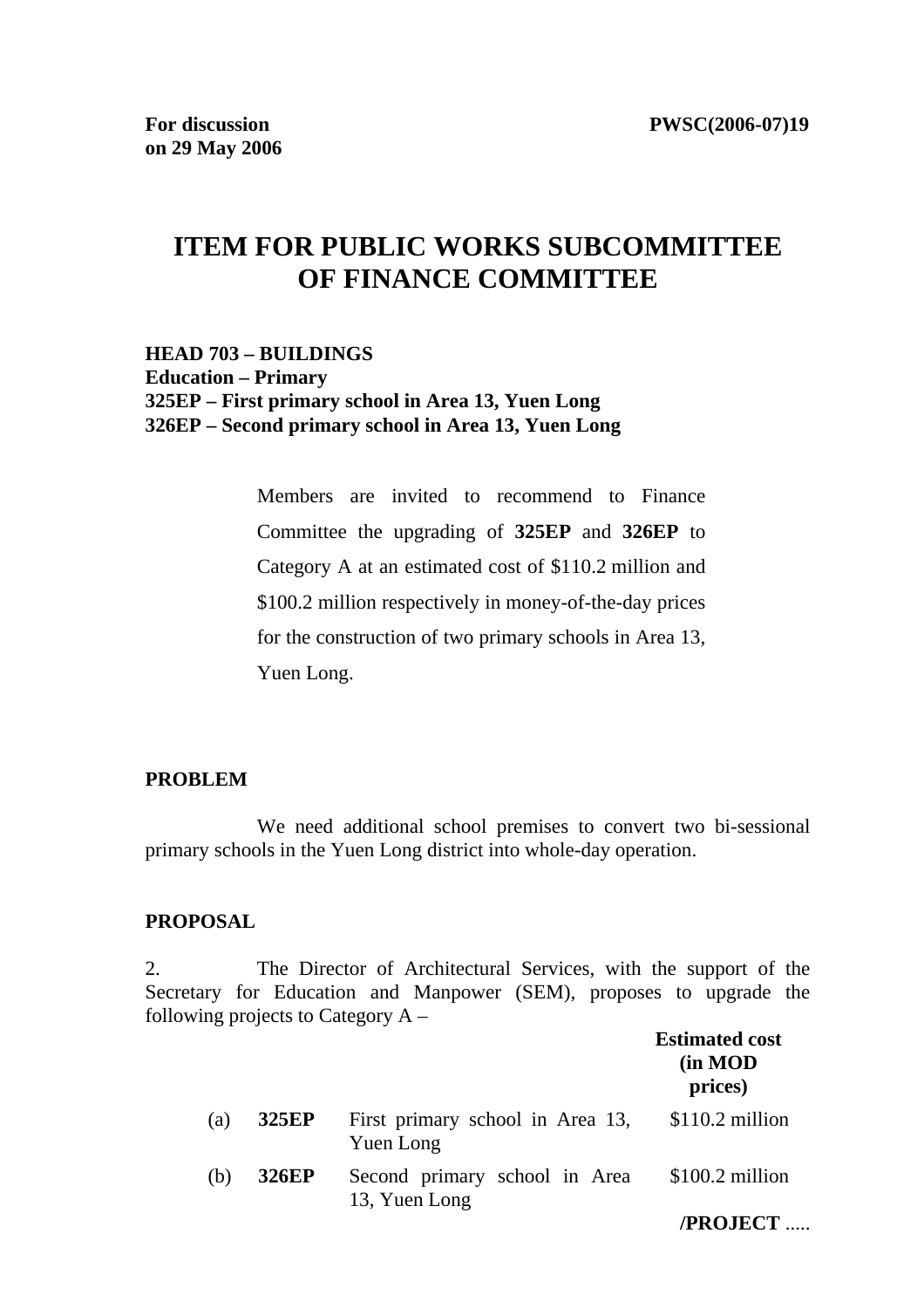### **PROJECT SCOPE AND NATURE**

3. The two proposed primary schools in Area 13, Yuen Long, located adjacent to one another, will have the following facilities –

|     |                                                                                                                                |                | 326E                |
|-----|--------------------------------------------------------------------------------------------------------------------------------|----------------|---------------------|
|     |                                                                                                                                | <b>325EP</b>   | ${\bf P}$           |
| (a) | classrooms                                                                                                                     | 30             | 24                  |
| (b) | special rooms, including a computer-assisted<br>learning room and a language room                                              | 6              | 6                   |
| (c) | small group teaching rooms                                                                                                     | 4              | $\overline{4}$      |
| (d) | guidance activity room                                                                                                         | $\mathbf{1}$   | $\mathbf{1}$        |
| (e) | interview rooms                                                                                                                | $\overline{2}$ | $\overline{2}$      |
| (f) | staff room                                                                                                                     | $\mathbf{1}$   | $\mathbf{1}$        |
| (g) | staff common room                                                                                                              | $\mathbf{1}$   | 1                   |
| (h) | student activity centre                                                                                                        | $\mathbf{1}$   | $\mathbf{1}$        |
| (i) | conference room                                                                                                                | $\mathbf{1}$   | $\mathbf{1}$        |
| (i) | library                                                                                                                        | $\mathbf{1}$   | $\mathbf{1}$        |
| (k) | assembly hall (which can be used for a wide<br>range of physical activities such as badminton,<br>gymnastics and table-tennis) | $\mathbf{1}$   | $\mathbf{1}$        |
| (1) | multi-purpose area                                                                                                             | $\mathbf{1}$   | 1                   |
| (m) | basketball court at ground level                                                                                               | $\overline{2}$ | $\mathbf{1}$        |
| (n) | ancillary accommodation, including a lift and<br>relevant facilities for the handicapped                                       |                | available available |
|     | <b>Shared facilities</b>                                                                                                       |                |                     |
| (0) | a 100-metre running track <sup>1</sup> ;                                                                                       |                |                     |
| (p) | green corner <sup>2</sup> ; and                                                                                                |                |                     |

(q) bus parking facilities.

 $\overline{1}$ 

Making optimal use of the space of the campus, a 100-metre running track will be provided.

**326E**

<sup>2</sup> The green corner is a designated area inside the campus to enable students to develop an interest in horticulture and natural environment. The green corner may include a green house, a weather station and planting beds.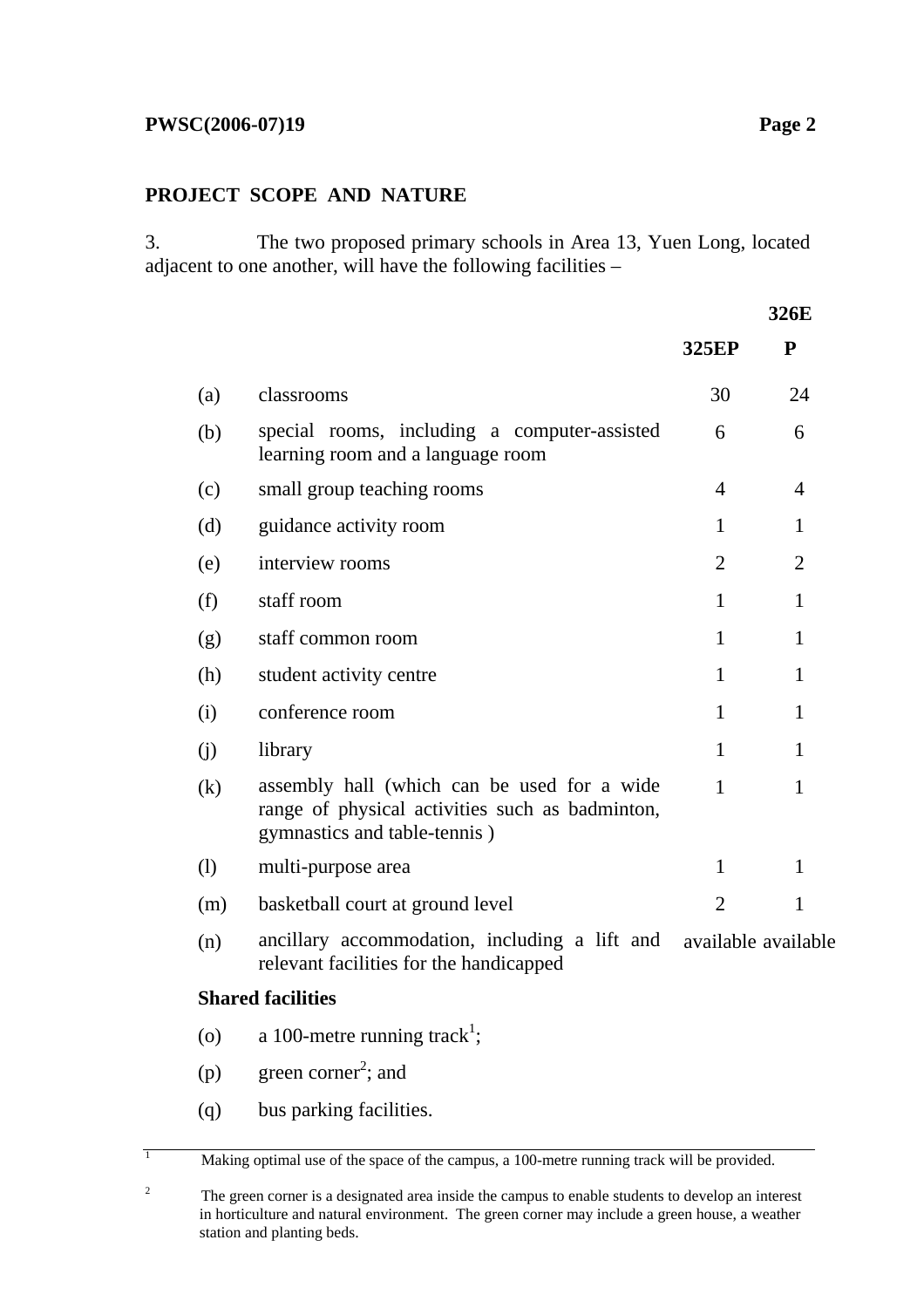/The .....

The proposed schools will meet the planning target of providing two square metres (m2 ) of open space per student. A site plan for **325EP** and **326EP** is at Enclosure 1 and views of the school premises (artist's impression) are at Enclosure 2. Subject to the funding approval of the Finance Committee, we plan to start the construction works of **325EP** and **326EP** in November 2006 for completion in July 2008.

### **JUSTIFICATION**

——— ———

> 4. It is Government's policy to implement whole-day primary schooling for virtually all primary school students by the 2007/08 school year. In the 2005/06 school year, over 80% of primary school places are in the whole-day mode. To facilitate implementation of the policy, we have included in our School Building Programme 16 school projects, including **325EP** and **326EP.**

> 5. Upon completion, **325EP** and **326EP** will provide 30 primary classes and 24 primary classes respectively for converting two existing bi-sessional primary schools in the same district to whole-day operation. Since the projects involve the splitting of two existing bi-sessional schools into four primary schools in the whole-day mode, they will not affect the supply of school places in the Yuen Long District.

### **FINANCIAL IMPLICATIONS**

6. We estimate the capital costs of **325EP** and **326EP** to be \$110.2 million and \$100.2 million respectively in MOD prices (see paragraph 7 below), made up as follows –

|                       | \$ million   |              |  |  |
|-----------------------|--------------|--------------|--|--|
|                       | <b>325EP</b> | <b>326EP</b> |  |  |
| (a) Piling            | 16.5         | 15.0         |  |  |
| (b) Building          | 45.7         | 42.0         |  |  |
| (c) Building services | 15.8         | 14.4         |  |  |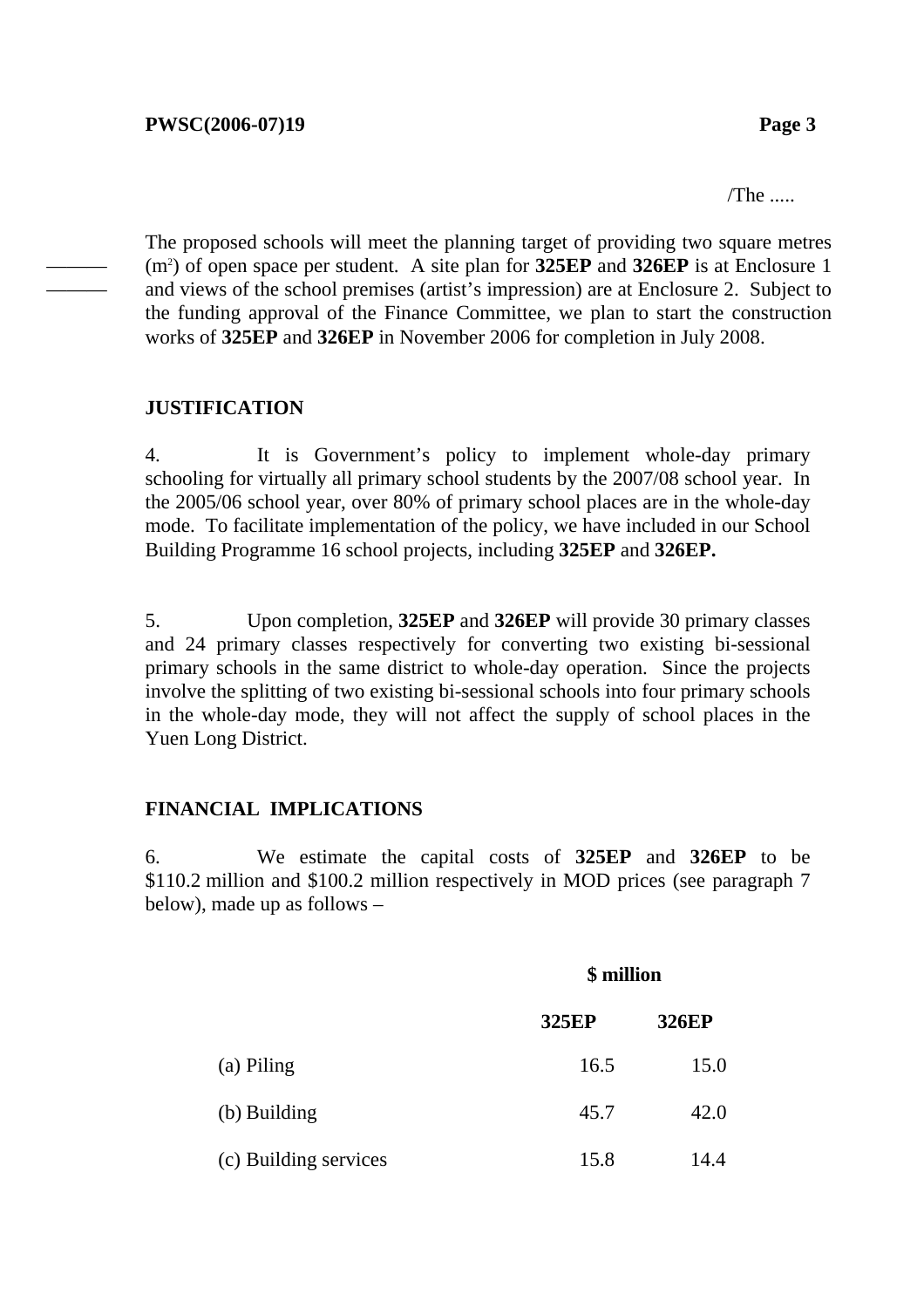––––––––

––––––––

|                                          | \$ million   |              | /\$ million        |
|------------------------------------------|--------------|--------------|--------------------|
|                                          | <b>325EP</b> | <b>326EP</b> |                    |
| (d) Drainage                             | 2.0          | 1.7          |                    |
| (e) External works                       | 9.3          | 7.8          |                    |
| (f) Furniture and equipment <sup>3</sup> | 3.4          | 3.2          |                    |
| $(g)$ Consultants' fees for $-$          | 4.0          | 3.7          |                    |
| Contract administration<br>(i)           | 1.7          | 1.7          |                    |
| Site supervision<br>(ii)                 | 2.3          | 2.0          |                    |
| (h) Contingencies                        | 9.3          | 8.5          |                    |
| Sub-total                                | 106.0        | 96.3         | (in<br>September   |
| (i) Provision for price adjustment       | 4.2          | 3.9          | 2005 prices)       |
| Total                                    | 110.2        | 100.2        | (in MOD<br>prices) |
|                                          |              |              |                    |

We propose to engage consultants to undertake contract administration and site supervision of the projects. A detailed breakdown of the estimate for consultants' fees by man-months is at Enclosure 3. The construction floor area (CFAs) of **325EP** and **326EP** are 11 475 m<sup>2</sup> and 9 850 m<sup>2</sup> respectively. The estimated construction unit costs of **325EP** and **326EP**, represented by the building and the building services costs, are \$5,359 per  $m^2$  and \$5,726 per  $m^2$  of CFA in September 2005 prices respectively. We consider these unit costs comparable to similar school projects built by the Government. Comparison of the reference cost for a 30-classroom primary school and 24-classroom primary school based on an uncomplicated site with no unusual environmental or geotechnical constraints with the estimated costs for **325EP** and **326EP** are at Enclosures 4 and 5 respectively.

/7. .....

<sup>3</sup> Based on the standard furniture and equipment reference list prepared by the Education and Manpower Bureau for a new 30-classroom primary school and a new 24-classroom primary school adopting the standard schedule of accommodation.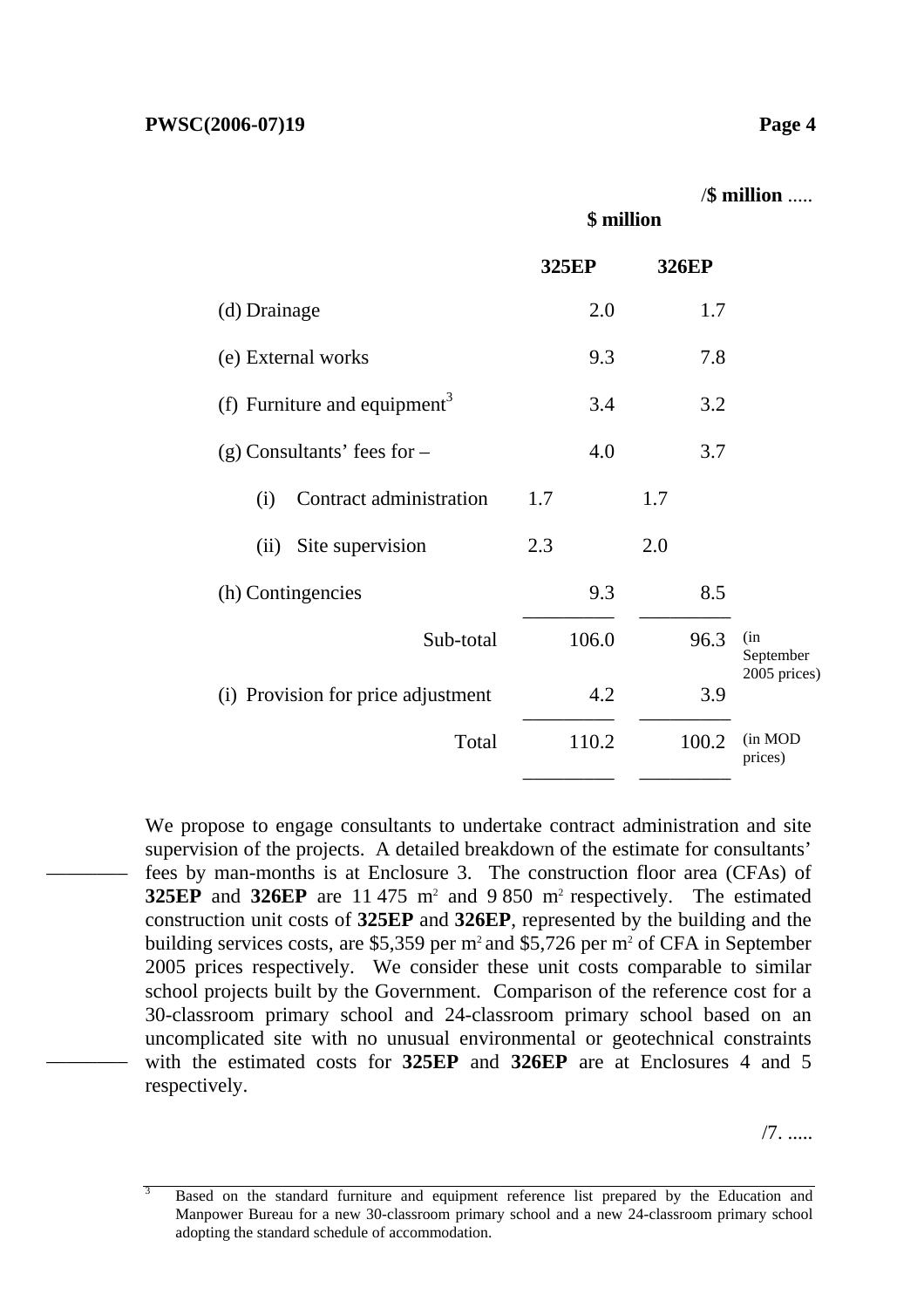| Year        | \$ million<br>(Sept 2005) |              | <b>Price</b><br>adjustment<br>factor | \$ million<br>(MOD) |              |
|-------------|---------------------------|--------------|--------------------------------------|---------------------|--------------|
|             | 325EP                     | <b>326EP</b> |                                      | 325EP               | <b>326EP</b> |
| $2006 - 07$ | 7.3                       | 6.7          | 1.01500                              | 7.4                 | 6.8          |
| $2007 - 08$ | 39.8                      | 36.2         | 1.03023                              | 41.0                | 37.3         |
| $2008 - 09$ | 44.3                      | 40.3         | 1.04568                              | 46.3                | 42.1         |
| $2009 - 10$ | 10.5                      | 9.5          | 1.06136                              | 11.1                | 10.1         |
| $2010 - 11$ | 4.1                       | 3.6          | 1.07728                              | 4.4                 | 3.9          |
|             | 106.0                     | 96.3         |                                      | 110.2               | 100.2        |
|             |                           |              |                                      |                     |              |

|  | Subject to approval, we will phase the expenditure as follows – |
|--|-----------------------------------------------------------------|
|  |                                                                 |

8. We have derived the MOD estimates on the basis of the Government's latest forecast of trend rate of change in the prices of public sector building and construction output for the period 2006 to 2011. We intend to award the contract on a lump-sum basis because we can clearly define the scope of the works in advance. The contract will not provide for price adjustment because the contract period will not exceed 21 months.

9. The costs of furniture and equipment, estimated to be \$6.6 million in total, will be borne by the Government. This is in line with the existing policy.

10. We estimate the annual recurrent expenditures for **325EP** and **326EP** to be \$25.9 million and \$18.7 million respectively.

### **PUBLIC CONSULTATION**

11. We consulted the Legislative Council Panel on Education (the Panel) on 24 October 2005 on our review of the School Building Programme. Members generally supported our recommendation to proceed with school projects for converting existing bi-sessional primary schools to whole-day operation.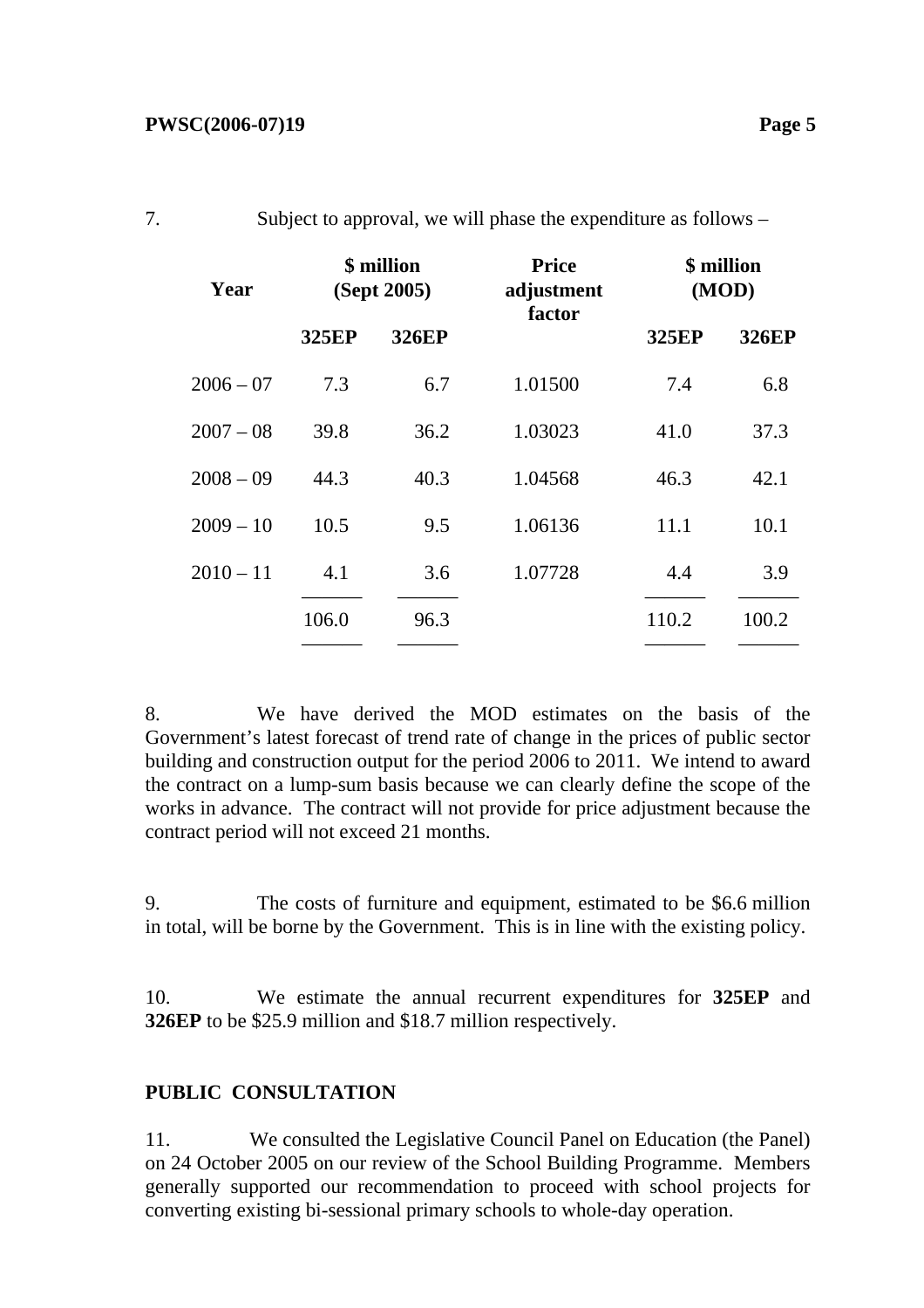/12. .....

12. We also consulted the Yuen Long District Council on **325EP** and **326EP** on 10 March 2006. Members of the Council supported the projects.

13. We circulated to the Panel an information paper on these two primary school projects on 17 May 2006. Members have not raised any comments.

### **ENVIRONMENTAL IMPLICATIONS**

14. We engaged a consultant to conduct Preliminary Environmental Reviews (PERs) for **325EP** and **326EP** in June 2004. The PERs recommended the provision of installation of insulated windows and air-conditioning for rooms exposed to traffic noise exceeding the limits recommended in the Hong Kong Planning Standards and Guidelines. The recommended mitigation measures are as follows –

|     | <b>Mitigation measures</b>                                                                                                                                                                                                                        | <b>Estimated cost</b><br>\$ million<br>$(in$ Sept 2005 prices $)$ |                     |  |
|-----|---------------------------------------------------------------------------------------------------------------------------------------------------------------------------------------------------------------------------------------------------|-------------------------------------------------------------------|---------------------|--|
| (a) | A 2.5 m high boundary wall along the<br>north-eastern and eastern sides of the sites<br>of $325EP$ and $326EP$                                                                                                                                    | <b>325EP</b><br>0.5                                               | <b>326EP</b><br>0.3 |  |
| (b) | Insulated windows and air-conditioning<br>for four special rooms from the $2/F$ to $7/F$<br>at the eastern façade of the special room<br>block in 325EP                                                                                           | 0.8                                                               |                     |  |
| (c) | Insulated windows and air-conditioning<br>for four classrooms from the $3/F$ to $7/F$ at<br>the eastern façade of the classroom block<br>and two special rooms on $4/F$ and $6/F$ at<br>the southern façade of the special room<br>block in 326EP |                                                                   | 0.8                 |  |

We have included the cost of the above mitigation measures as part of the building services and external works in the project estimate.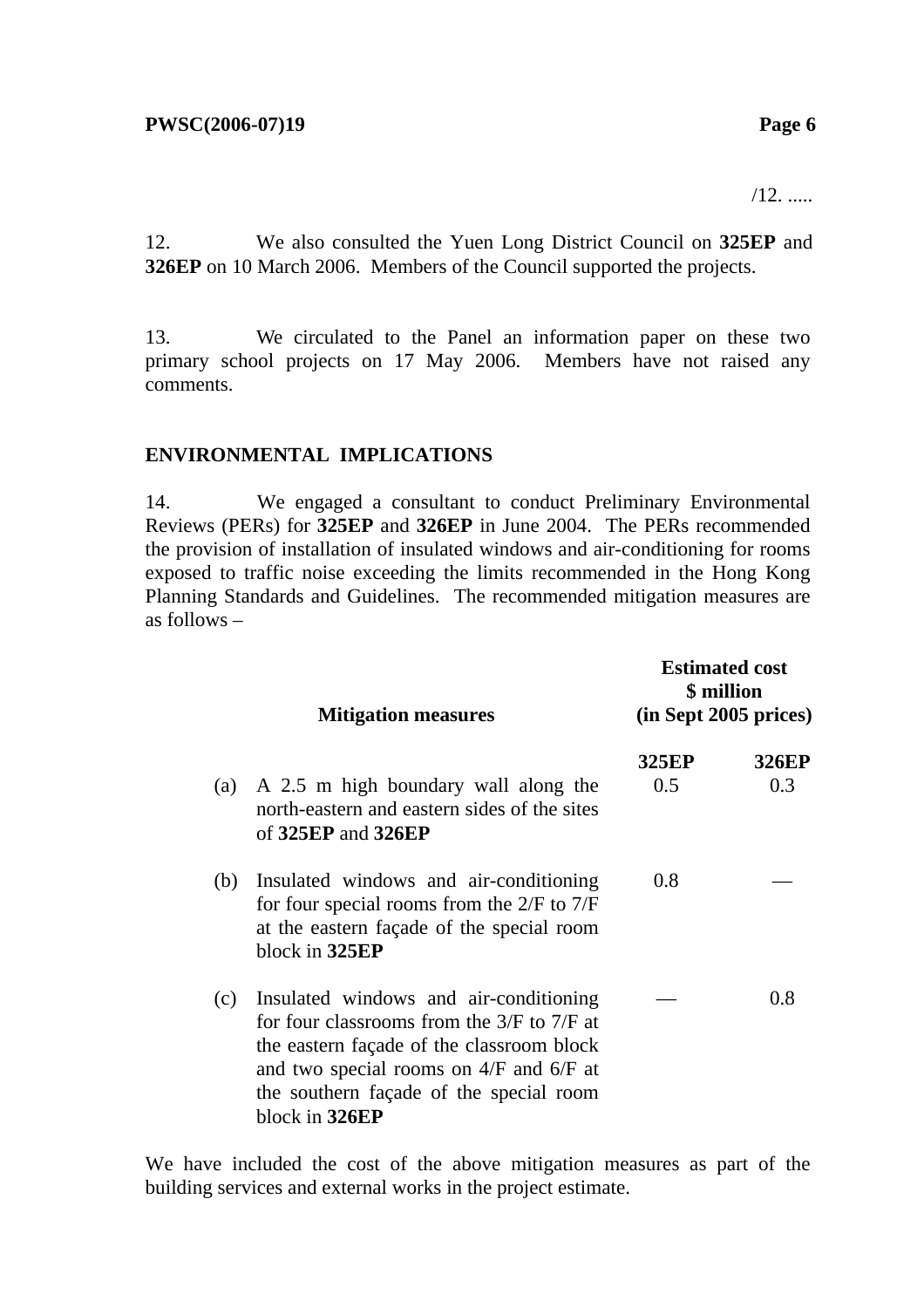$/15.$  .....

15. During construction, we will control noise, dust and site run-off nuisances to within established standards and guidelines through the implementation of mitigation measures in the relevant contracts. These include the use of silencers, mufflers, acoustic lining or shields for noisy construction activities, frequent cleaning and watering of the sites, and the provision of wheel-washing facilities.

16. We have considered in the planning and design stages measures to reduce the generation of construction and demolition (C&D) materials where possible. We will require the contractor to reuse inert C&D materials on site or in other suitable construction sites as far as possible (e.g. use suitable excavated materials for filling within the site, use metal site hoardings and signboards so that these materials can be recycled or reused in other projects), in order to minimise the disposal of C&D materials to public fill reception facilities. We will encourage the contractor to maximize the use of recycled or recyclable C&D materials, as well as the use of non-timber formwork to further minimize the generation of construction waste.

17. We will also require the contractor to submit a waste management plan (WMP) for approval. The WMP will include appropriate mitigation measures to avoid, reduce, reuse and recycle C&D materials. We will ensure that the day-to-day operations on site comply with the approved WMP. We will control the disposal of public fill, C&D materials and C&D waste to public fill reception facilities, sorting facilities and landfills respectively through a trip-ticket system. We will require the contractor to separate public fill from C&D waste for disposal at appropriate facilities. We will record the disposal, reuse and recycling of C&D materials for monitoring purposes.

/18. .....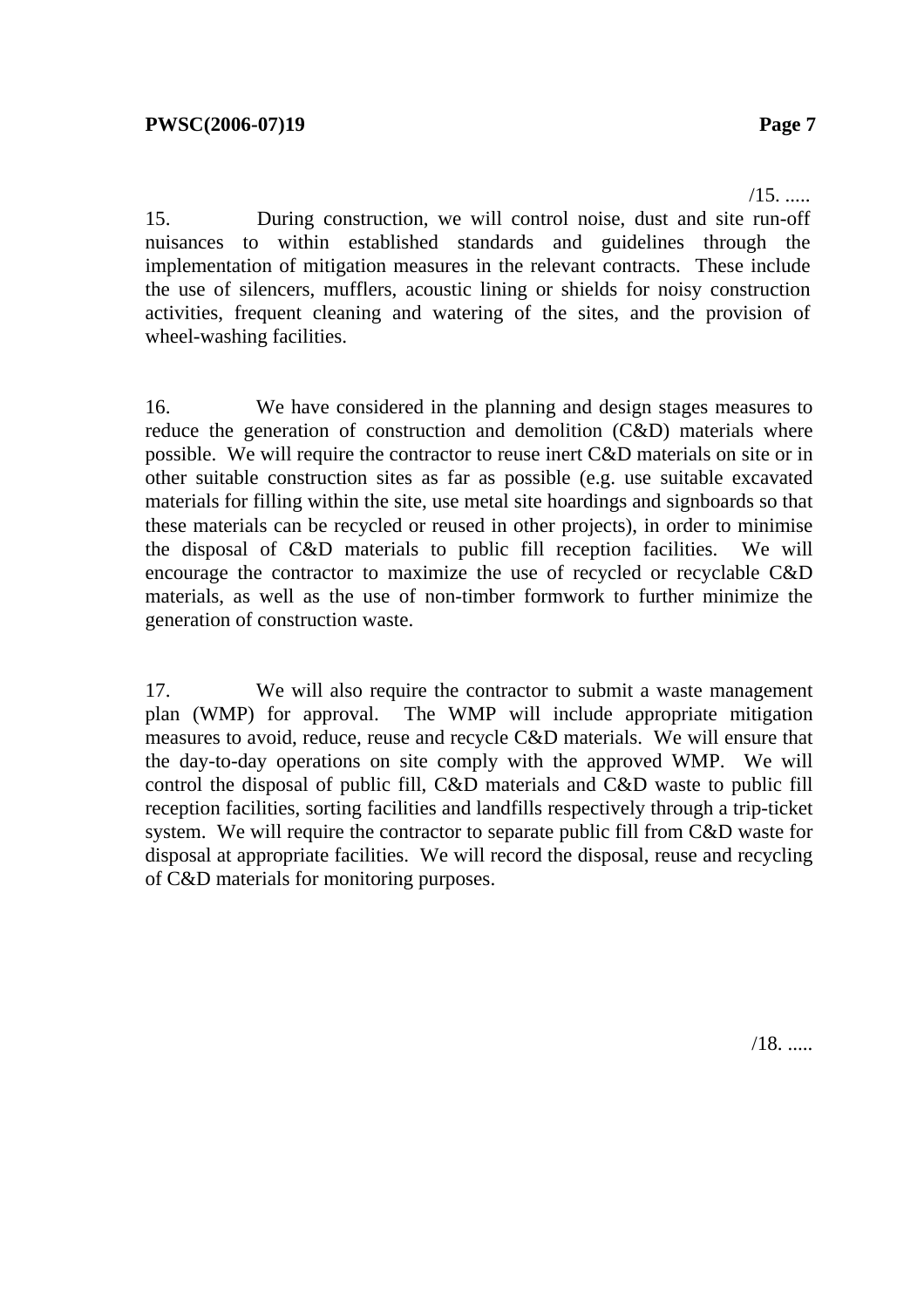18. We estimate that the projects will generate the following C&D materials.

|                                         | <b>325EP</b> |               | <b>326EP</b> |               |
|-----------------------------------------|--------------|---------------|--------------|---------------|
|                                         | tonnes       | $\frac{0}{0}$ | tonnes       | $\frac{6}{6}$ |
| C&D materials reused /                  | 3 500        | 67.3          | 3 100        | 68.9          |
| recycled on site                        |              |               |              |               |
| C&D materials to public                 | 1 100        | 21.2          | 900          | 20.0          |
| fill reception facilities <sup>4</sup>  |              |               |              |               |
| for subsequent reuse                    |              |               |              |               |
| C&D materials to sorting                | 110          | 2.1           | 90           | 2.0           |
| facilities <sup>4</sup> to retrieve the |              |               |              |               |
| inert portion for reuse as              |              |               |              |               |
| public fill                             |              |               |              |               |
| C&D materials to                        | 490          | 9.4           | 410          | 9.1           |
| landfills                               |              |               |              |               |
| Total C&D materials                     | 5 200        | 100.0         | 4 500        | 100.0         |
| generated                               |              |               |              |               |

The total cost for accommodating C&D materials at public fill reception facilities and landfill sites, together with the cost for handling the materials at sorting facilities is estimated to be \$101,950 for **325EP** and \$84,550 for **326EP** (based on a unit cost of \$27/tonne for disposal at public fill reception facilities, \$100/tonne at sorting facilities and \$125/tonne<sup>5</sup> at landfills).

## **LAND ACQUISITION**

19. The project does not require any land acquisition.

**/BACKGROUND** .....

4 Sorting facilities and public fill reception facilities are specified in Schedule 3 and Schedule 4 respectively of the Waste Disposal (Charges for Disposal of Construction Waste) Regulation. Disposal of public fill in public fill reception facilities requires a licence issued by the Director of Civil Engineering and Development.

<sup>5</sup> This estimate has taken into account the cost for developing, operating and restoring the landfills after they are filled and the aftercare required. It does not include the land opportunity cost for existing landfill sites (which is estimated at  $$90/m<sup>3</sup>$ ), nor the cost to provide new landfills (which are likely to be more expensive) when the existing ones are filled.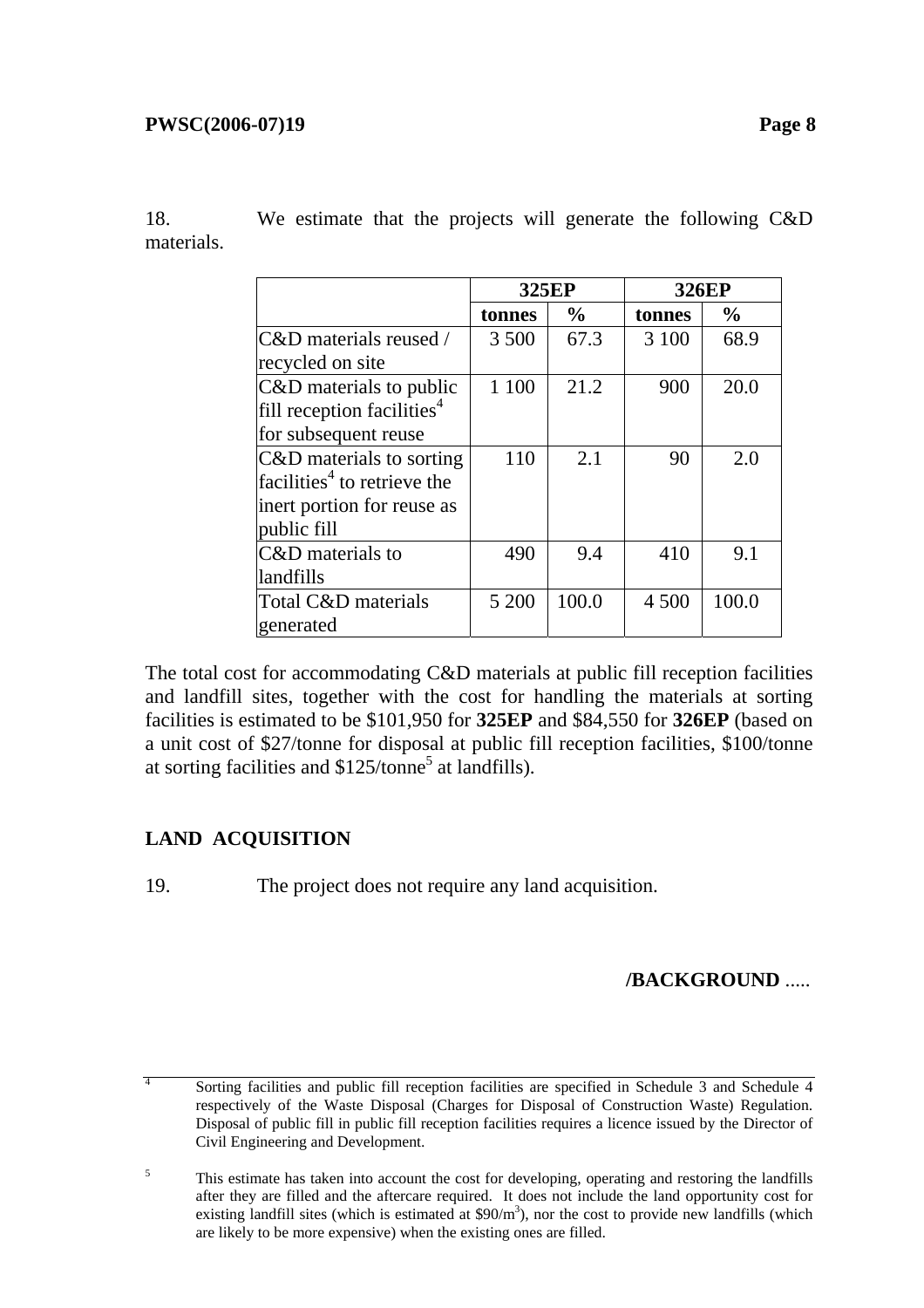### **BACKGROUND INFORMATION**

20. We upgraded **325EP** and **326EP** to Category B in October 2003. We engaged an architectural consultancy in June 2004 to undertake the detailed design, PERs and topographical survey and a term contractor in April 2004 to carry out site investigation, at a total cost of \$3.7 million. We engaged a quantity surveying consultant to prepare tender documents in April 2006 at a cost of \$0.6 million. The total cost of the above consultancy services and works is about \$4.3 million. We charged these amounts to block allocation Subhead 3100GX "Project feasibility studies, minor investigations and consultants' fees for items in Category D of the Public Works Programme". The architectural consultant and the term contractor have completed the detailed design, PERs, topographical survey and site investigation. The quantity surveying consultant is finalising the tender documents.

21. The proposed construction of the two primary schools in Area 13, Yuen Long will not involve removal of trees. We will incorporate planting proposals as part of the projects, including estimated quantities of a total of 121 trees,  $4\,500$  shrubs,  $6\,400$  annuals and  $130$  m<sup>2</sup> of grassed area.

22. We estimate that the proposed works will create the following job opportunities -

|              | <b>Professional</b> /<br><b>Technical staff</b> | <b>Labourer</b> | <b>Total</b> | <b>Estimated</b><br>total man-<br>months |
|--------------|-------------------------------------------------|-----------------|--------------|------------------------------------------|
| <b>325EP</b> |                                                 | ' 16            | 131          | 2 2 4 5                                  |
| <b>326EP</b> | $\overline{\mathcal{L}}$                        | 105             | 19           | )30                                      |

--------------------------------------

Education and Manpower Bureau May 2006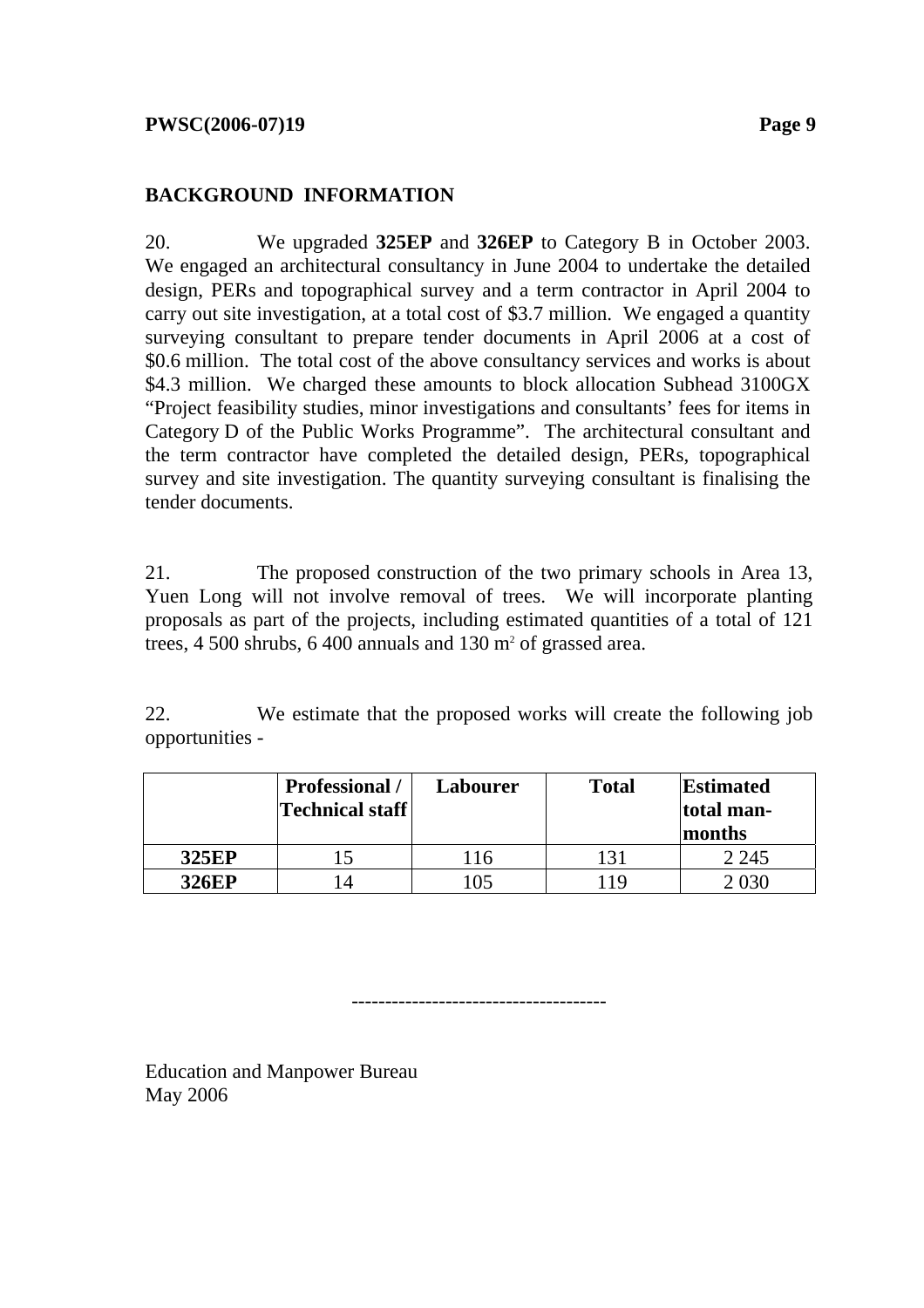附件1 **ENCLOSURE 1** 

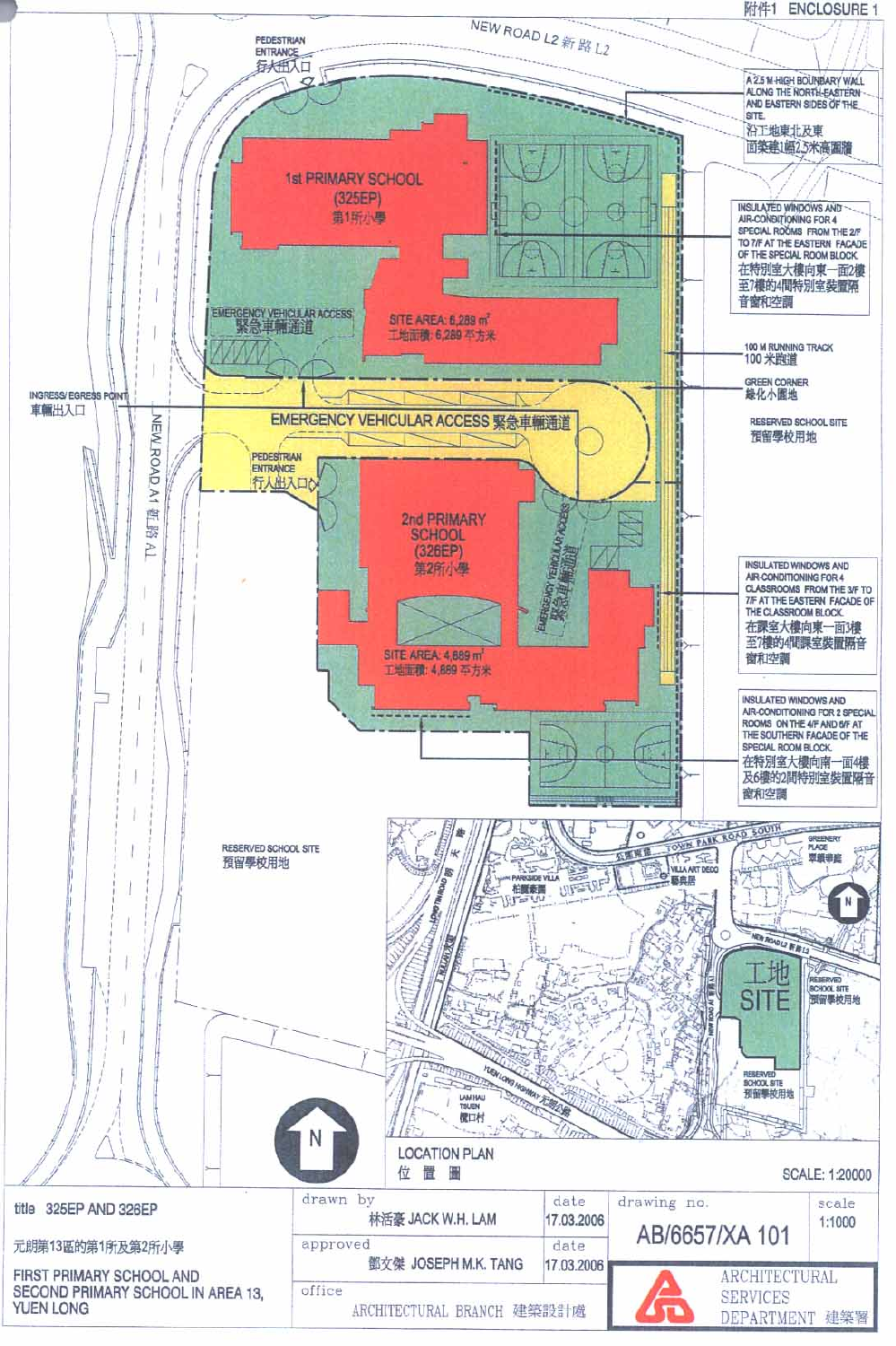

從北面望向第1所小學校舍的構思圖 VIEW OF THE PREMISES OF FIRST PRIMARY SCHOOL (325EP) FROM NORTHERN DIRECTION (ARTIST'S IMPRESSION)



從北面望向第2所小學校舍的構思圖 VIEW OF THE PREMISES OF SECOND PRIMARY SCHOOL (326EP) FROM NORTHERN DIRECTION (ARTIST'S IMPRESSION)

| 325EP AND 326EP<br>title                                                   | drawn by<br>林活豪 JACK W.H. LAM        | date<br>21.03.2006 | drawing no.<br>AB/6657/XA102 |                                                      | scale<br>N.T.S. |
|----------------------------------------------------------------------------|--------------------------------------|--------------------|------------------------------|------------------------------------------------------|-----------------|
| 元朗第13區的第1所及第2所小學                                                           | approved<br>鄧文傑 JOSEPH M.K. TANG     | date<br>21.03.2006 |                              |                                                      |                 |
| FIRST PRIMARY SCHOOL AND<br>SECOND PRIMARY SCHOOL IN AREA 13.<br>YUEN LONG | office<br>ARCHITECTURAL BRANCH 建築設計處 |                    |                              | ARCHITECTURAL<br><b>SERVICES</b><br><b>DEPARTMEN</b> | 建築署             |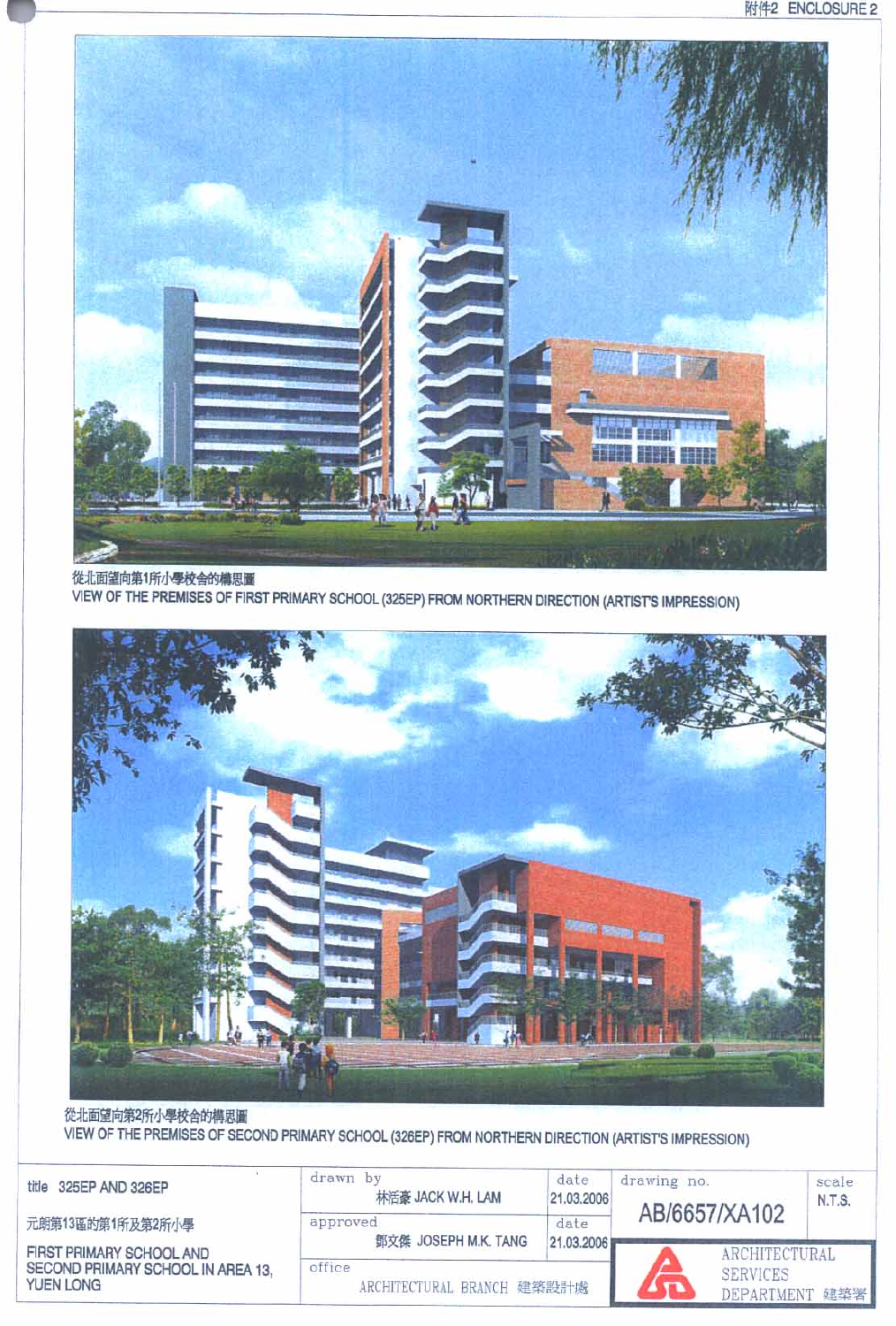### **325EP – First primary school in Area 13, Yuen Long 326EP – Second primary school in Area 13, Yuen Long**

#### **Breakdown of the estimate for consultants' fees**

| Consultants' staff<br>costs |                            | <b>Estimated</b><br>man-months |       | Average<br>MPS <sup>*</sup><br>salary<br>point | <b>Multiplier</b><br>(Note 1) | <b>Estimated</b><br>fee<br>$($$ million $)$ |       |              |
|-----------------------------|----------------------------|--------------------------------|-------|------------------------------------------------|-------------------------------|---------------------------------------------|-------|--------------|
|                             |                            |                                | 325EP | <b>326EP</b>                                   |                               |                                             | 325EP | <b>326EP</b> |
| (a)                         | Contract<br>administration | Professional                   |       |                                                |                               |                                             | 1.2   | 1.2          |
|                             | (Note 2)                   | Technical                      |       |                                                |                               |                                             | 0.5   | 0.5          |
| (b)                         | Site<br>supervision        | Professional                   | 10.4  | 9.2                                            | 38                            | 1.6                                         | 0.9   | 0.8          |
|                             | (Note 3)                   | Technical                      | 48.6  | 41.6                                           | 14                            | 1.6                                         | 1.4   | 1.2          |
|                             |                            |                                |       |                                                |                               | Total                                       | 4.0   | 3.7          |

#### \* MPS = Master Pay Scale

#### **Notes**

- 1. A multiplier of 1.6 is applied to the average MPS point to estimate the cost of resident site staff supplied by the consultants. (As at 1 January 2006, MPS point  $38 = $54,255$  per month and MPS point  $14 = $18,010$  per month.)
- 2. The consultants' staff cost for contract administration is calculated in accordance with the existing consultancy agreement for the design and construction of **325EP** and **326EP**. The assignment will only be executed subject to Finance Committee's approval to upgrade **325EP** and **326EP** to Category A.
- 3. The consultants' staff cost for site supervision is based on the estimate prepared by the Director of Architectural Services. We will only know the actual man-months and actual costs after completion of the construction works.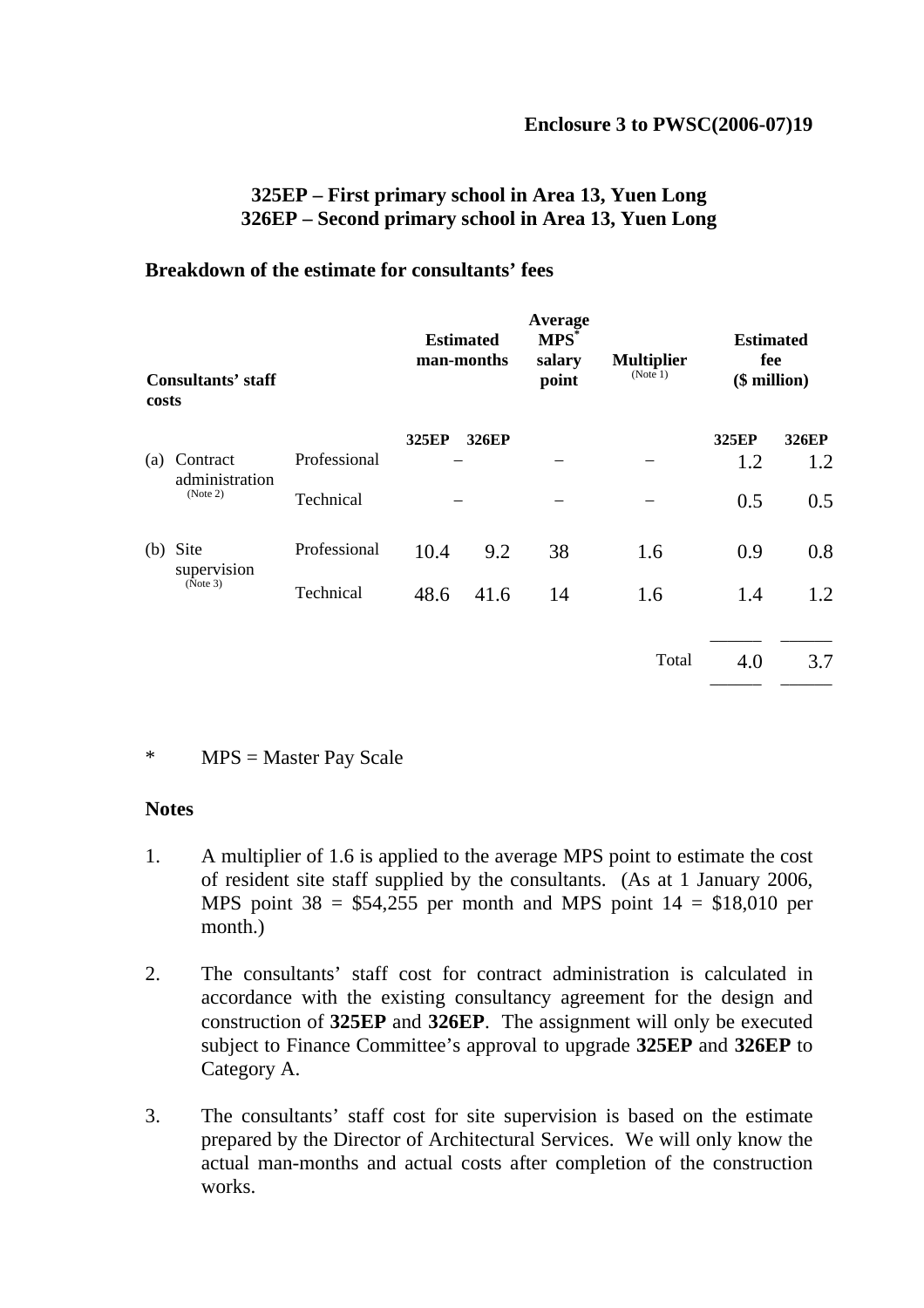### **A comparison of the reference cost of a 30-classroom primary school project with the estimated cost of 325EP**

### **\$ million (in Sept 2005 prices)**

|     |                                                       | Reference cost*     | 325EP                  |                 |
|-----|-------------------------------------------------------|---------------------|------------------------|-----------------|
| (a) | Piling                                                | 8.2                 | 16.5                   | (See note A)    |
| (b) | <b>Building</b>                                       | 44.1                | 45.7                   | (See note B)    |
| (c) | Building services                                     | 12.6                | 15.8                   | (See note $C$ ) |
| (d) | Drainage                                              | 2.0                 | 2.0                    |                 |
| (e) | External works                                        | 8.2                 | 9.3                    | (See note D)    |
| (f) | Furniture and equipment                               |                     | 3.4                    | (See note E)    |
| (g) | Consultants' fees                                     |                     | 4.0                    | (See note $F$ ) |
| (h) | Contingencies                                         | 7.5                 | 9.3                    |                 |
|     | Total                                                 | 82.6                | 106.0                  |                 |
| (j) | Construction floor area                               | $10727 \text{ m}^2$ | 11 475 $m2$            |                 |
| (k) | Construction unit cost<br>$\{[(b) + (c)] \div (i)\}\$ | $$5,286/m^2$$       | \$5,359/m <sup>2</sup> |                 |

/**Assumptions** .....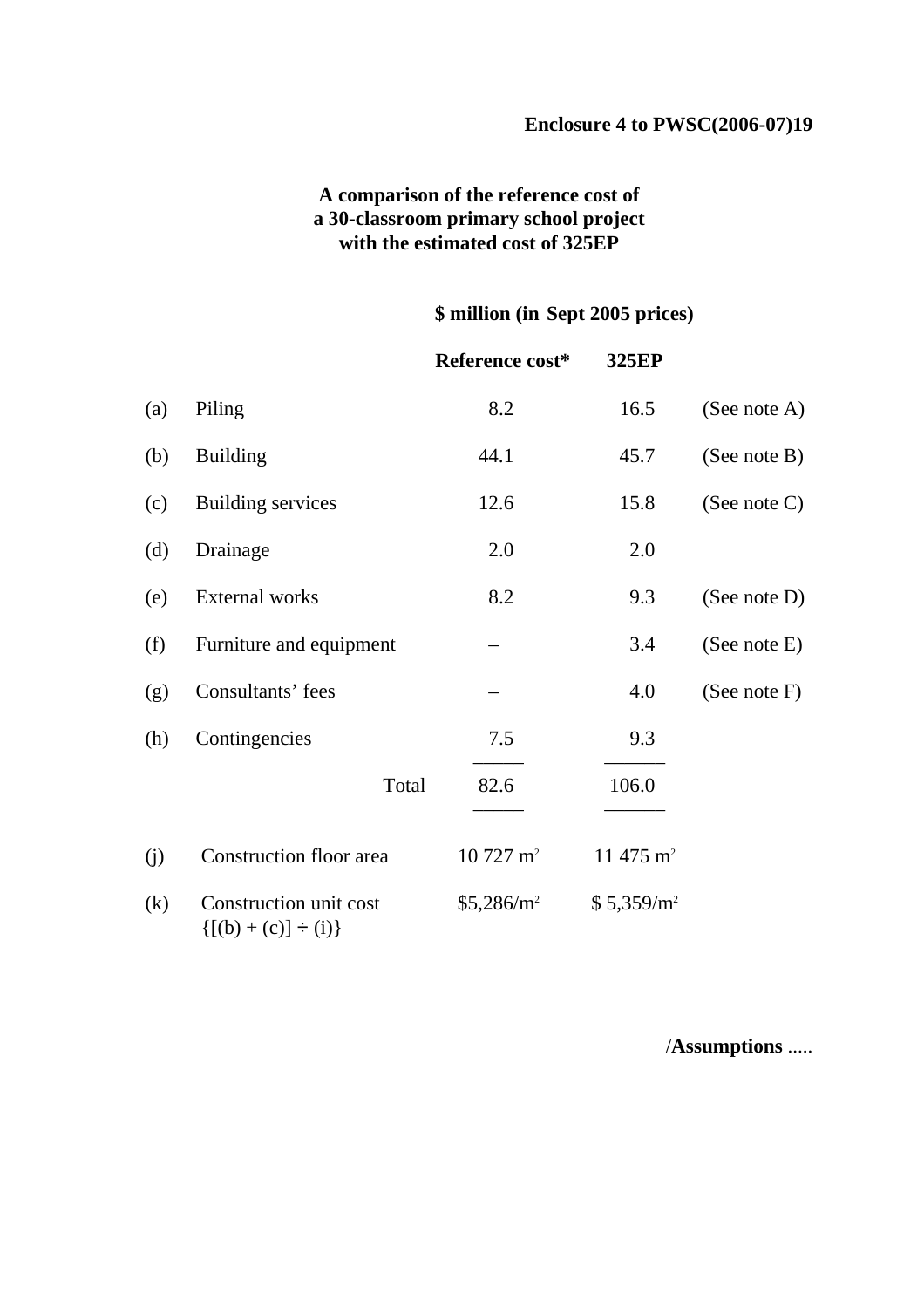### **\* Assumptions for reference cost**

- 1. The estimation is based on the assumption that the school site is uncomplicated and without unusual environmental restrictions. No allowance is reserved for specific environmental restrictions such as the provision of insulated windows, air-conditioning and boundary walls to mitigate noise impacts on the school.
- 2. No site formation works/geotechnical works are required as they are normally carried out by other government departments under a separate engineering vote before handing over the project site for school construction.
- 3. Piling cost is based on the use of 112 steel H-piles at an average depth of 30 metres, assuming that percussive piling is permissible. It also includes costs for pile caps, strap beams and testing. No allowance is reserved for the effect of negative skin friction due to fill on reclaimed land.
- 4. Cost for drainage and external works is for a standard 30-classroom primary school site area of 6 200 square metres built on an average level site without complicated geotechnical conditions, utility diversions, etc. (i.e. a "green-field" site).
- 5. No consultancy services are allowed.
- 6. Furniture and equipment costs are excluded as they are usually borne by the sponsoring bodies of new schools.
- 7. The reference cost for comparison purpose is subject to review regularly. We will review, and revise if necessary, the reference cost which should be adopted for future projects.

### **Notes**

- A. The piling cost is higher because the ground conditions and the larger construction floor area require the use of 345 "non-percussive cast in-situ concrete piles" piles at an average depth of 33 metres.
- B. The building cost is higher because of the larger construction floor area.
- C. The building services cost is higher because of the larger construction floor area and the provision of air-conditioning as a noise mitigation measure.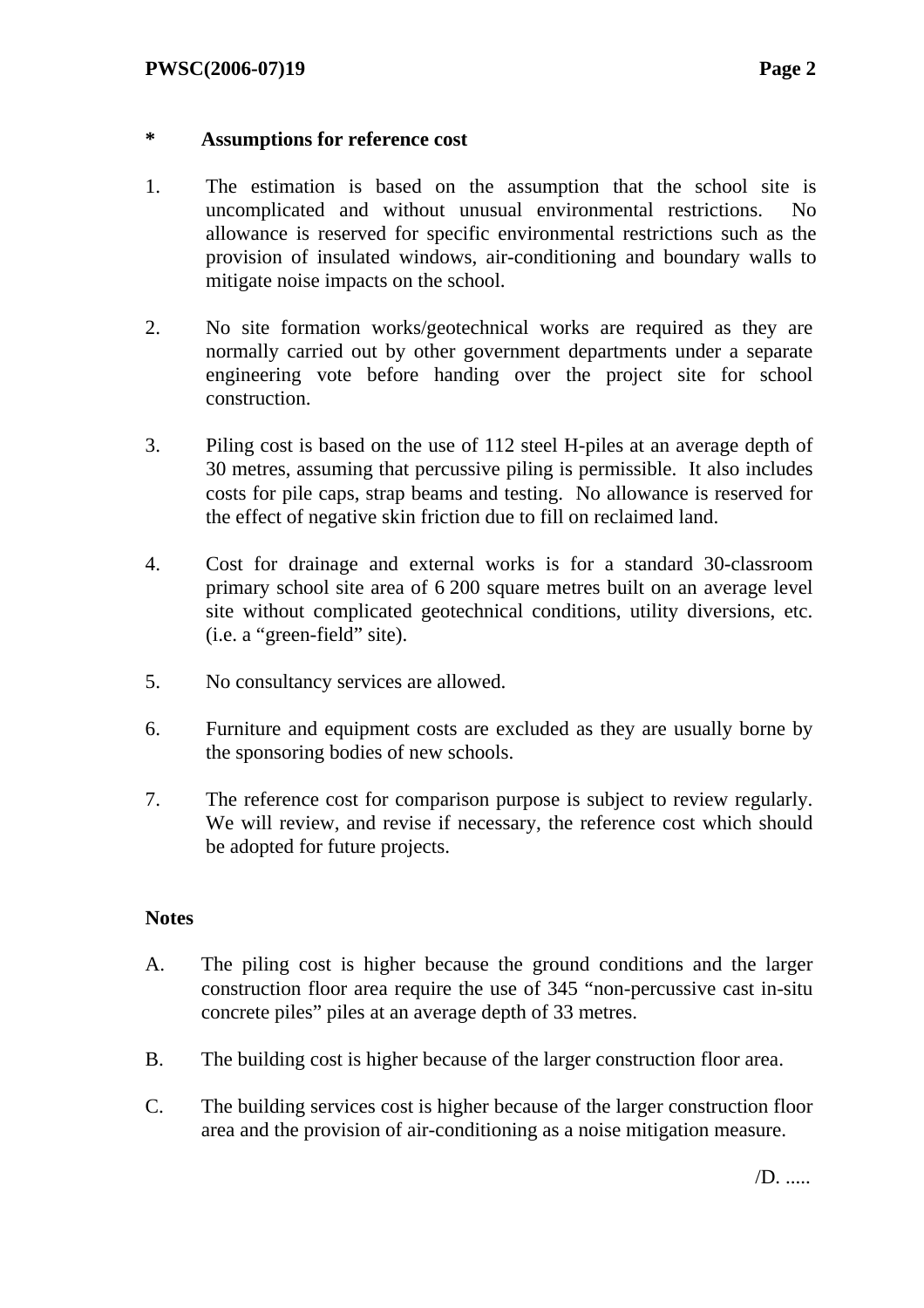- D. The cost of external works is higher because of the requirement to provide a road access to the school and a boundary wall as a noise mitigation measure.
- E. The cost of furniture and equipment, estimated to be \$3.4 million, will be borne by the Government as the school premises will be allocated to an existing bi-sessional school for conversion into whole-day operation.
- F. Consultants' fees are required for contract administration and site supervision.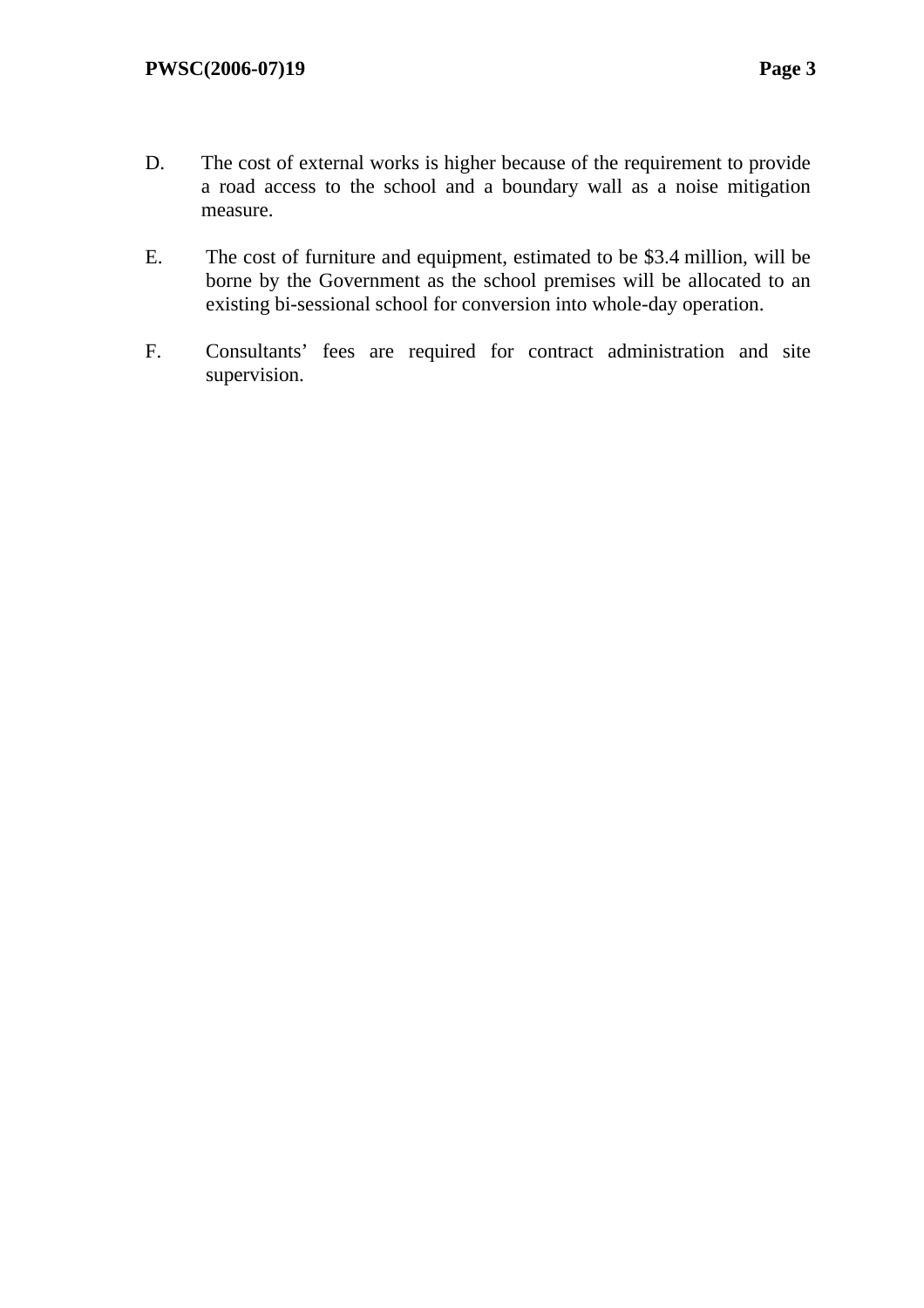### **A comparison of the reference cost of a 24-classroom primary school project with the estimated cost of 326EP**

### **\$ million (in Sept 2005 prices)**

|     |                                                       | Reference cost*    | <b>326EP</b>           |                 |
|-----|-------------------------------------------------------|--------------------|------------------------|-----------------|
| (a) | Piling                                                | 7.5                | 15.0                   | (See note A)    |
| (b) | <b>Building</b>                                       | 41.0               | 42.0                   | (See note B)    |
| (c) | <b>Building services</b>                              | 11.4               | 14.4                   | (See note C)    |
| (d) | Drainage                                              | 1.7                | 1.7                    |                 |
| (e) | External works                                        | 6.8                | 7.8                    | (See note D)    |
| (f) | Furniture and equipment                               |                    | 3.2                    | (See note E)    |
| (g) | Consultants' fees                                     |                    | 3.7                    | (See note $F$ ) |
| (h) | Contingencies                                         | 6.8                | 8.5                    |                 |
|     | Total                                                 | 75.2               | 96.3                   |                 |
| (i) | Construction floor area                               | $9129 \text{ m}^2$ | $9850 \text{ m}^2$     |                 |
| (j) | Construction unit cost<br>$\{[(b) + (c)] \div (i)\}\$ | $$5,740/m^2$       | \$5,726/m <sup>2</sup> |                 |

/**Assumptions** .....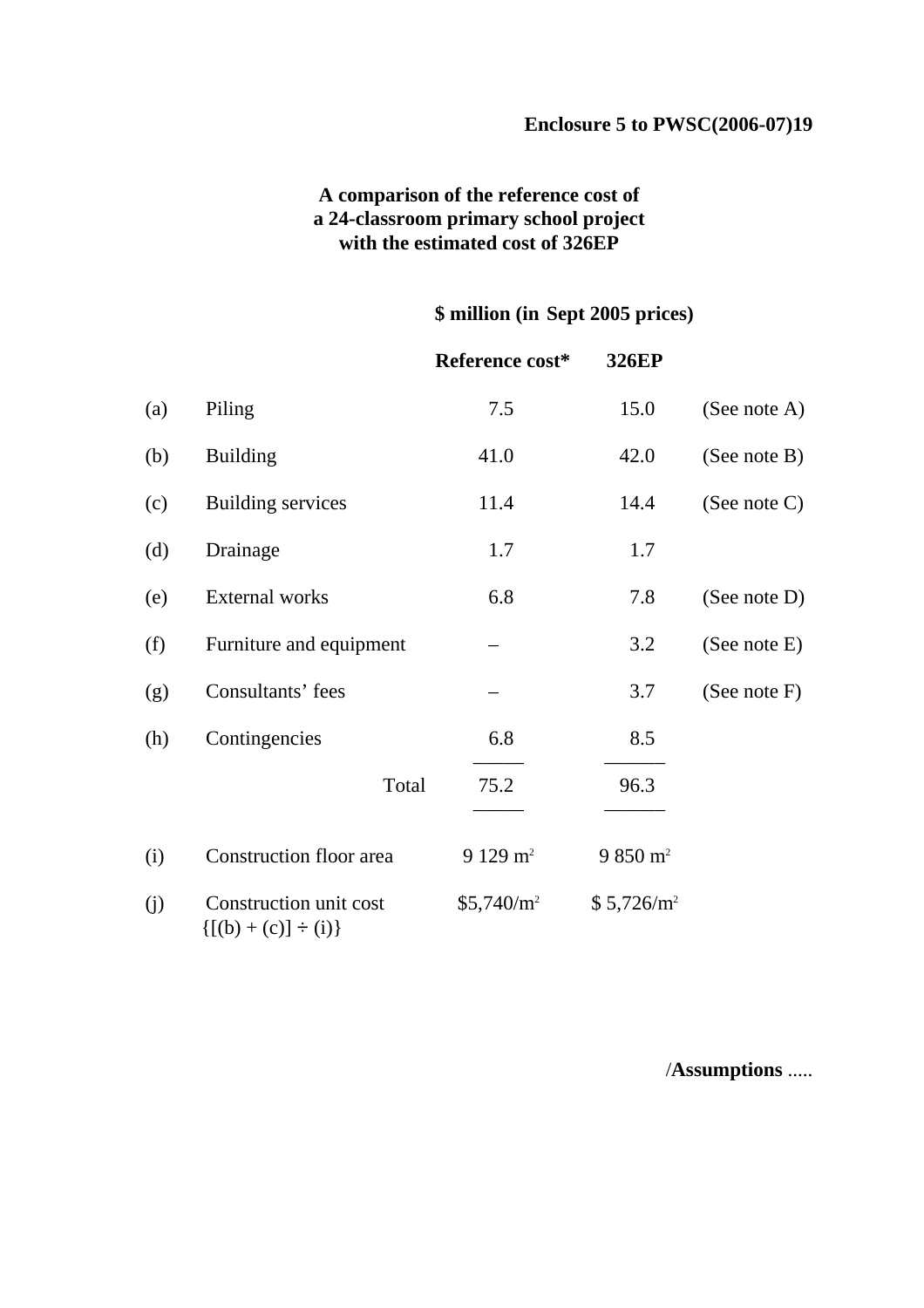### **\* Assumptions for reference cost**

- 1. The estimation is based on the assumption that the school site is uncomplicated and without unusual environmental restrictions. No allowance is reserved for specific environmental restrictions such as the provision of insulated windows, air-conditioning and boundary walls to mitigate noise impacts on the school.
- 2. No site formation works/geotechnical works are required as they are normally carried out by other government departments under a separate engineering vote before handing over the project site for school construction.
- 3. Piling cost is based on the use of 101 steel H-piles at an average depth of 30 metres, assuming that percussive piling is permissible. It also includes costs for pile caps, strap beams and testing. No allowance is reserved for the effect of negative skin friction due to fill on reclaimed land.
- 4. Cost for drainage and external works is for a standard 24-classroom primary school site area of 4 700 square metres built on an average level site without complicated geotechnical conditions, utility diversions, etc. (i.e. a "green-field" site).
- 5. No consultancy services are allowed.
- 6. Furniture and equipment costs are excluded as they are usually borne by the sponsoring bodies of new schools.
- 7. The reference cost for comparison purpose is subject to review regularly. We will review, and revise if necessary, the reference cost which should be adopted for future projects.

### **Notes**

- A. The piling cost is higher because the ground conditions and the larger construction floor area require the use of 319 "non-percussive cast in-situ concrete piles" piles at an average depth of 33 metres.
- B. The building cost is higher because of the larger construction floor area.
- C. The building services cost is higher because of the larger construction floor area and the provision of air-conditioning as a noise mitigation measure.